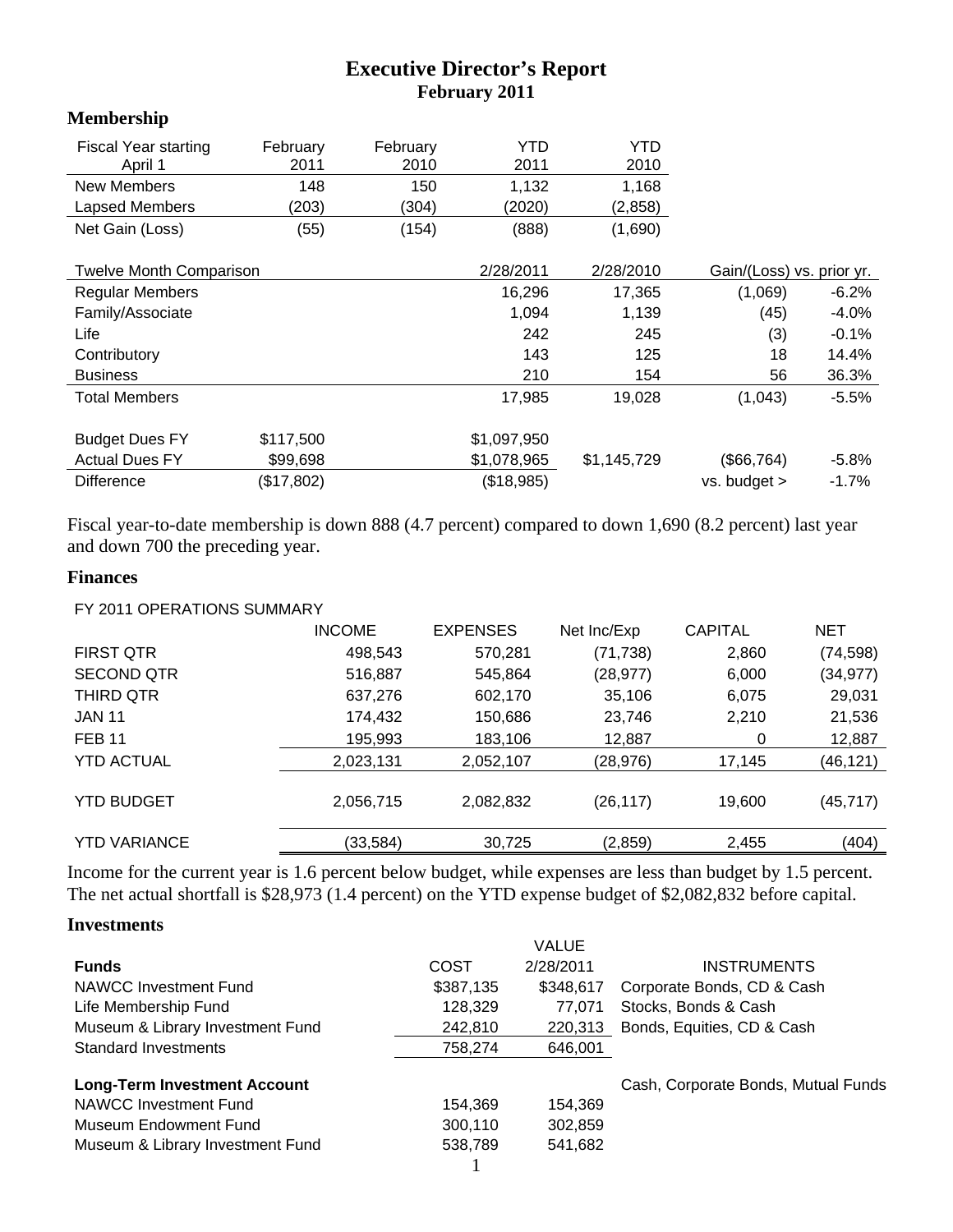| Library & Research Center Endowment | 88.353    | 94.442    |
|-------------------------------------|-----------|-----------|
| <b>School Endowment</b>             | 173.395   | 178,803   |
| Sub-total Long-Term Investments     | 1,255,016 | 1,272,155 |
|                                     |           |           |
| <b>Total Investments</b>            | 2,013,290 | 1,918,156 |

The current values on investments reflect paper gains and losses due to market fluctuations. Since most of our fixed income investments are held to maturity, actual gains and losses will only occur at maturity or when an investment is sold.

### **Development**

Regular donations total \$150,240 YTD versus \$143,999 the previous year. Grants total \$0 YTD versus \$23,923 last year. Endowment/investment fund donations total \$9,640 versus \$22,709 last year. Pledge payments YTD are \$9,192. In-kind donations total \$5,067 versus \$11,474 last year. In-kind donations do not include items donated to the School or to Museum collections for which the value is not determined.

The annual fund campaign through the end of February had total donations of \$40,274 compared to \$51,486 last February. The average donation per donor is almost identical to last year, but the number of donors this year is 325 compared to 405 last year. Because overall regular donations are ahead of last year, some who have given did so earlier in the year or did not identify the gifts as associated with the annual fund.

### **Information Services**

The Microsoft Exchange 2010 upgrade had to be postponed while we sorted out some issues with the File and Print server regarding its connectivity to the current Exchange Server. The upgrade was rescheduled to March 5.

IS is in the process of installing the new WatchDig website on our webserver. Information Services (IS) uploaded another 5 library videos to the website.

We are planning to install wireless in the Museum to make access possible to additional information about our exhibits. The plan is to use QR codes displayed by select pieces. These codes contain links to websites and can be read by smart phones and other similar wireless devices. The device can then connect via the Museum wireless to those websites, which would display additional information about the exhibit or artifact.

We are also planning for the installation of a new DVR (digital video recording) security system for the Museum. In addition to the current cameras in the Museum we want to add some to the outside of the building overlooking the front parking lot as well as the Poplar Street emergency exit. This upgrade is made possible by three gifts: Buckeye Chapter 23, member Frank Del Greco, and a matching gift from the Lubrizol Foundation.

One of the new computers in the Library had a hard drive crash. We replaced the computer with another and had HP send us a warranty replacement drive. We installed the drive and reinstalled the operating system and all our current program files.

We have added 24 new Business Members to the online business directory in just the past 2 months. We have also begun setting up new members with logins and sending them a welcome email with details on how to login and what they can see and do as members on our website.

### **School of Horology**

Classes continued for the month of February. Classes for the clock program were C-1000 Machine Tools and Construction and for the watch program W-900 Making Parts and W-1000 Chronographs. The School received 1 new application for admission.

The SOH service center has had a steady stream of watch and clock repair work. The service center has grossed \$46,238 for repair work for the past 11 months, which is more than double what was budgeted. The service center continues to repair and sell timepieces on eBay for customers. The customers are required to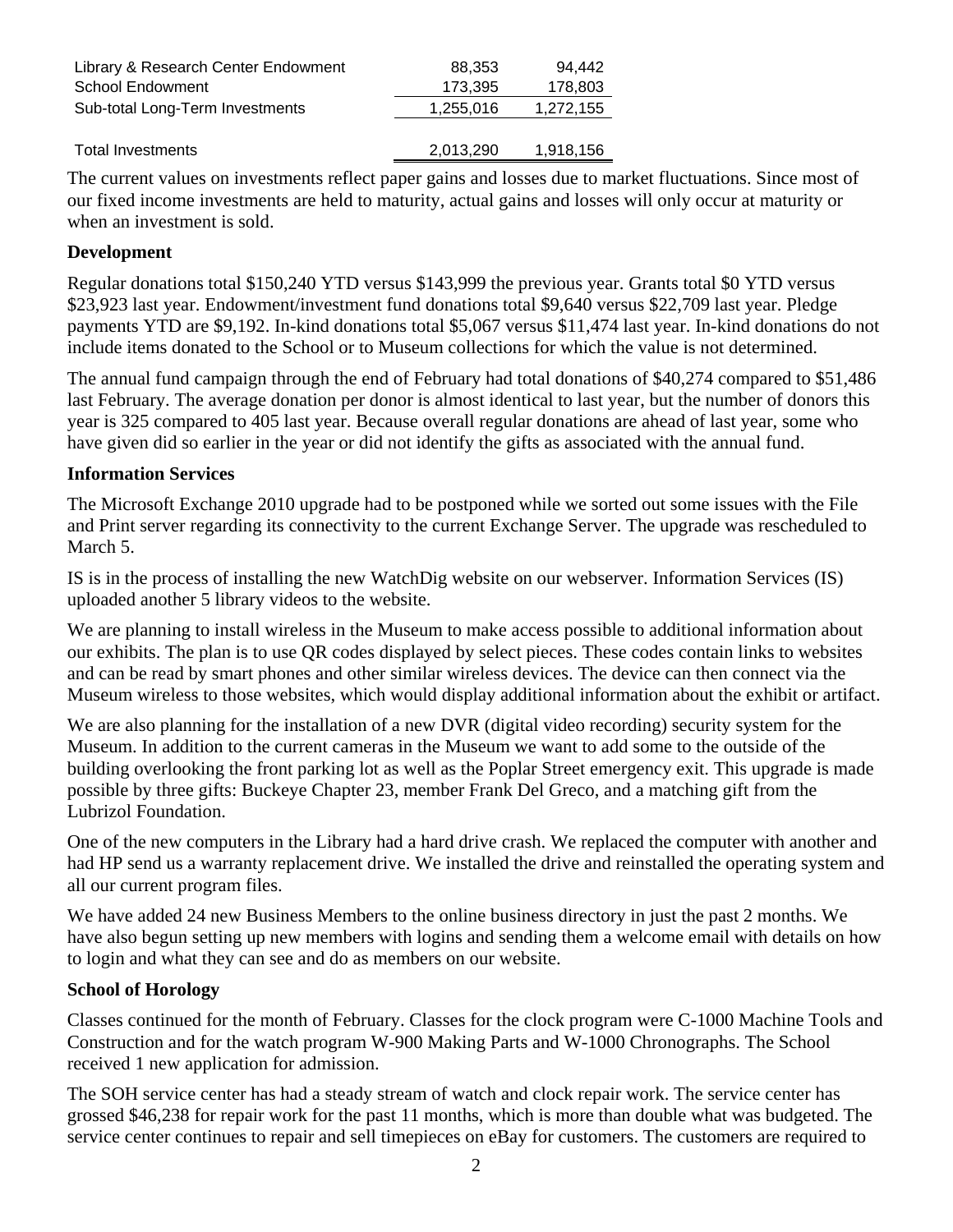pay for repairs when needed and the service center receives a commission off each sale. The School lists items for sell on the 4Sale\$NAWCC site when items are available. The School eBay Store also continues to list School items as time allows.

## **Museum/Library**

The Museum's admission revenue for February was \$1,747. Visitation for February was 460 visitors, including 29 NAWCC members (6.3 percent). NAWCC Store sales for February were \$4,079. The Museum submitted the checklist provided by the American Association of Museums regarding further information or clarification for our self-study. Areas identified in the self-study as being concerns included strategic planning and governance. We should be prepared for these to be issues as we move along in the accreditation process. The Museum has offered to travel to AAM headquarters to discuss any concerns in person if needed.

The Museum's online searchable collection database recorded 3,107 searches via the database's website. The Museum is expecting material from the estate of the late Ursula Metsker to be delivered to the Museum in March. The Museum presented a number of objects to the Museum Collection Committee for approval for accession. The Museum received a donation of 97 watches from a Texas donor. We expect to sort through this donation in the coming weeks. The Museum Curator and volunteers (including NAWCC School of Horology Clock Instructor Al Dodson) continue to work on refining the collection database's information, making it more useful for researchers.

The Museum continued to finalize loan requests and preparation for 2011's exhibits and beginning the process of fundraising and object selection for 2012. A major watch company is interested in serving as a sponsor for 2012's exhibit on time and sport. We continue to work with a Swiss horology museum on the loan of several items for exhibit in 2011.

The Library had 126 visitors for the month and loaned 210 items; 134 research and reference questions were answered, 200 items were donated, and 6 acquisitions were purchased.

### **Publications**

The April *Bulletin* was finalized in February. The April issue features seven articles and award recipients, including Fellow awards and biographies. The issue also features In Memoriams for two Fellows and two Silver Star Fellows: Dr. Roger Robinson, Elmer Crum, Irvin Rosen, and William Mather.

The April *MART* was delivered to the vendor on Tuesday, March 8. The April *MART* is 56 pages and includes Board minutes from the December meeting. Because advertising remains low, a few Association promotions were either not included or reduced in size in this issue to keep the page count to a minimum.

Proofreading work continues on Tom Spittler's and Chris Bailey's *Clocksmakers and Watchmakers in America by Name and by Place* and on Phil Balcomb's *Clock Book*. Richard Watkin's *Watch Collecting* book is under review by a peer reviewer.

Copyediting and proofing continues on all marketing material: primarily eHappenings and press releases. Additional banners were designed for the upcoming Clockworks! exhibit. Signage for the exhibit was copyedited. A new member application for distribution by business members and others was designed.

Updates were made to the Publications area of the website, and to the Symposium area. Work on WatchDig, our new watch website initiative absorbed much time in February.

### **Communications**

Communications maintained the various NAWCC websites, monitoring and troubleshooting all NAWCC online resources, plus offering technical advice and offering individual customer service via phone and email. Finalized and sent the February/March edition of our bimonthly eHappenings member newszine. Designed and coded Appraisal class watch test for test vetting; sent targeted Appraisal class Constant Contact mailing to appraisers list. Various other Constant Contact epress releases and scheduled membership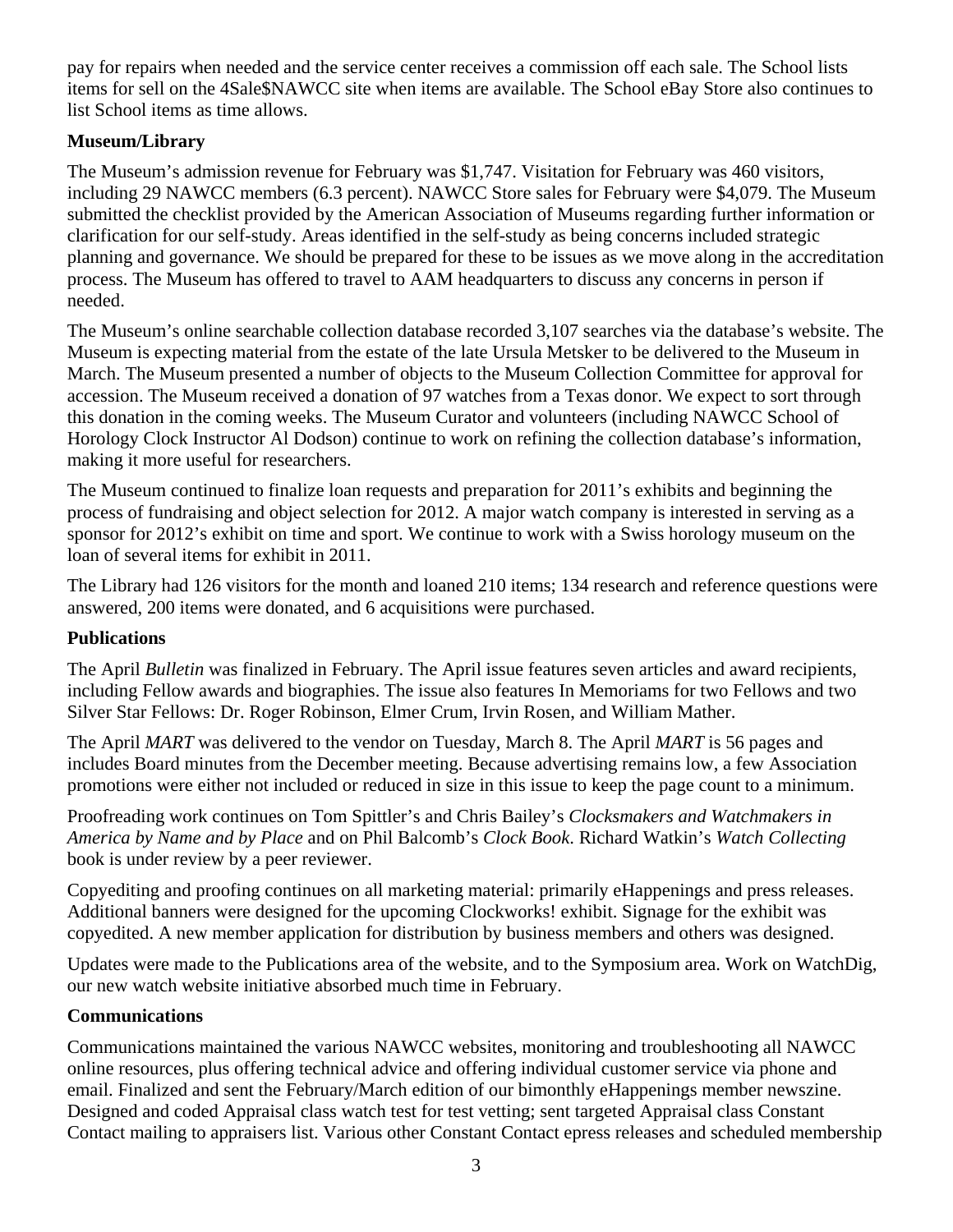notifications were developed and sent. Continued development of new media for our various Web applications, including an updated Chapter Finder utility and a new Business Member directory program. Designed and formatted the newsletter for Chapter 141 and Chapter 11; printed, mailed, and invoiced newsletters for Chapter 1, Chapter 83, Chapter 141, and Chapter 11. Communications also helped edit and update Chapter websites for Chapter 141, 183, and Chapter 11; sent recruitment materials to Florida Regional; sent more press releases for Night at the Museum, Family Sleepover, and the March Calendar of Events to area media; and mailed packs of posters to Lancaster and York libraries.

Communications sent follow-up emails and made phone calls to returning and prospective vendors for 2011 Hops 'N' Clocks event, assembled package of flyers and posters for Florida Regional, arranged for live broadcast with WHP-TV 21, researched advertising options for association with antique and collecting publications for targeted spring advertisement program, met and arranged photo shoot and interview/story to appear in the *Merchandiser*, ensured inclusion of coupon materials in "PA Getaway Guide." Contracted catering of Chamber Mixer and Clockworks! exhibit opening, met with Special Events team to contribute to exhibit planning. Met with numerous tourist outlets and area advertisers to develop new ad strategy. Arranged for Museum's participation with Groupbuy, contacted Antique Automobile Museum and discussed alternatives for retaking our bus trip deposit.

### **Education/Volunteers**

Education conducted several outreach programs this month: two programs on the Chinese New Year at area libraries and one make-a-clock workshop. We also held a make-a-clock workshop day for area scouts which was set up through the local council. We continued to prepare materials for the new watch valuation course. We continue to take webinar demos from several companies on their software, as well as webinars on best practices of webinars. We are also continuing to write exhibit text for the Clockworks! exhibit, as well as creating educational components for the exhibit. We have also assisted several chapters with youth material for upcoming regionals/or special exhibits in which they wish to have youth materials available.

We continue to meet with prospective School of Horology students in person and over the phone to answer questions regarding available student financial aid. We assisted a student with applying for a private student loan. We are also continuing to update training on financial aid software as time permits. We cannot begin processing 2011-2012 student financial aid information until the software for the 2011-2012 award year is distributed in late March. We are using free software from the Department of Education for processing.

We continue to receive requests for summer and fall internships. We are in the process of interviewing potential interns for the summer. Total Volunteer Hours for February: 415.

Education updated the website to reflect the make-a-clock workshops, which we will offer on demand to groups interested in making a clock. We have already scheduled several of these prior to updating the information on the website to area scout and recreation groups. We continue to work on event planning for 2011 events, including promotion of these events with the communications staff.

### **Facilities**

The contractor cost to plow and salt the parking lots was \$630 for the month. We spent over 20 hours to remove the snow and ice from the sidewalks. This is the first year in three years that we did not have any slip and fall claims. We had our annual fire system inspection done and needed to replace the backup batteries.

Maintenance Supervisor Ken Wolpert remains on long-term disability. The controller continues to handle many of the day-to-day maintenance items such as changing light bulbs, ordering maintenance supplies, and scheduling services.

## **Admin/Other**

I attended the Lone Star Regional on March 4 and 5, with a trip to Kansas in the days immediately before the Regional. In Kansas I met with the executor for the Ursula Metsker estate. The NAWCC is one of four charities that the Metsker estate is to be divided among. I also visited with several members and saw several